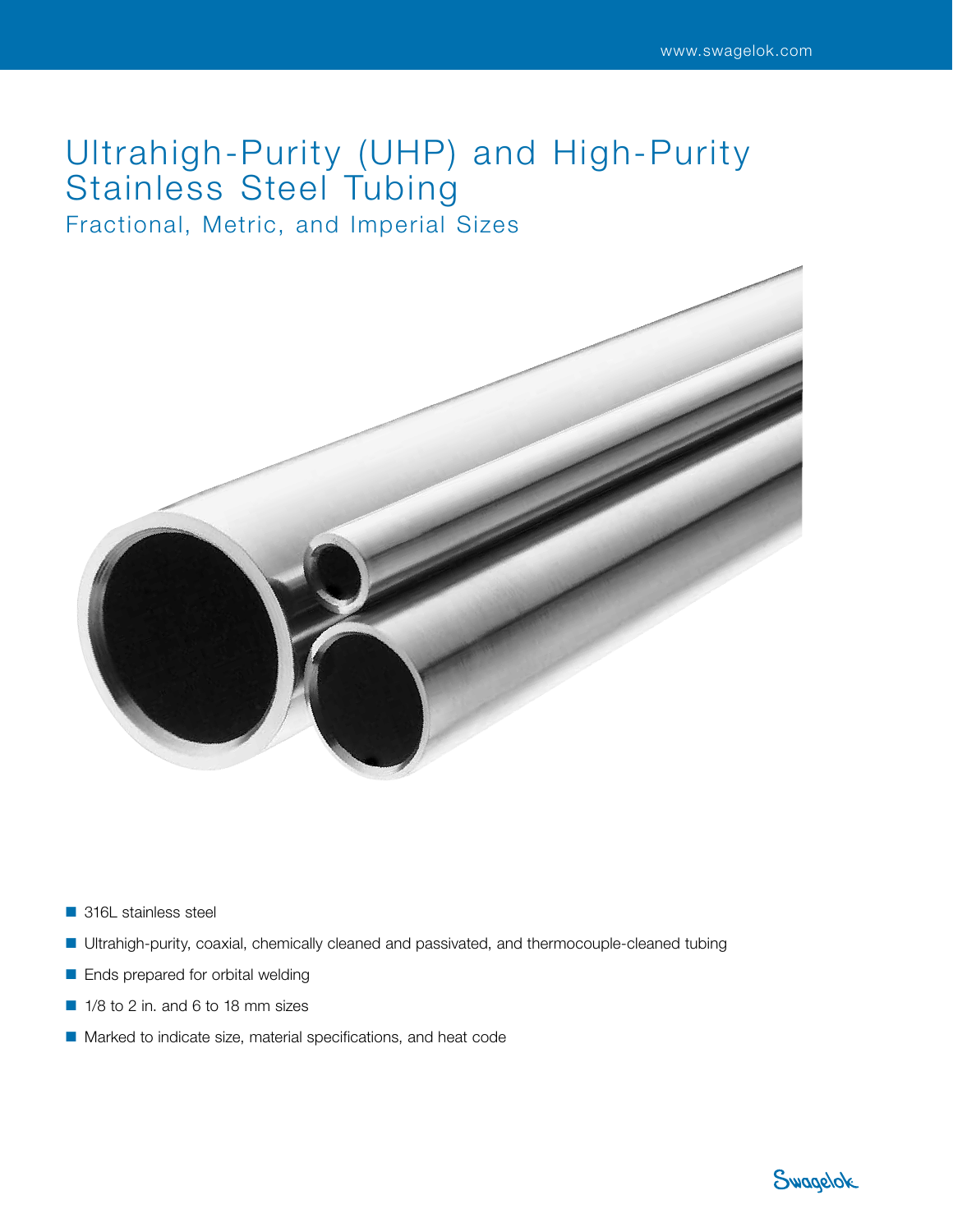2 Tubing, Tubing Tools, and Welding System

# Material Standards

| <b>Fractional Sizes</b>                      | <b>Metric and</b><br><b>Imperial Sizes</b>                             |
|----------------------------------------------|------------------------------------------------------------------------|
| <b>UNS S31603</b><br>ASTM A269<br>ASME SA213 | <b>UNS S31603</b><br>ASTM A269<br>ASME SA213<br>FN 1.4404 <sup>0</sup> |

➀ W.-NR 1.4435 material available upon request.

# Chemical Composition

| Element    | <b>All Sizes Composition</b><br>wt. %                                                      |  |
|------------|--------------------------------------------------------------------------------------------|--|
| Chromium   | 16.0 to 18.0                                                                               |  |
| Nickel     | 10.0 to 15.0                                                                               |  |
| Molybdenum | $2.00 \text{ to } 3.00$                                                                    |  |
| Manganese  | $2.00$ max                                                                                 |  |
| Silicon    | $0.75$ max                                                                                 |  |
| Carbon     | $0.035 \text{ max}$                                                                        |  |
| Sulfur     | 0.005 to 0.012 (seamless);<br>0.005 to 0.017 (welded);<br>0.030 max (thermocouple-cleaned) |  |

➀ Tubing sizes smaller than 1/2 in. / 12 mm outside diameter contain up to 0.040 wt. % carbon.

# Ultrahigh-Purity Tubing

Swagelok® stainless steel UHP tubing has an electropolished internal surface finish of 10  $\mu$ in. / 0.25  $\mu$ m  $R_a$  max and is cleaned and packaged in accordance with the specifications listed in the table at right.

| Cleaning                   | Packaging              | <b>Individual Certificates</b> | <b>Process</b><br><b>Designator</b> |
|----------------------------|------------------------|--------------------------------|-------------------------------------|
| Rinsed with                | Ends are capped;       | Mill Test Reports              | F <sub>2</sub>                      |
| $0.1 \mu m$ -filtered,     | tubes are individually | Certificate of                 |                                     |
| 18 M $\Omega$ ·cm DI water | double bagged, then    | Conformance $①$                |                                     |
| heated to 60°C;            | bulk bagged in an      | Mill Test Reports              | E <sub>3</sub>                      |
| purged with heated         | ISO Class 4 clean      | <b>Surface Roughness</b>       |                                     |
| and filtered nitrogen      | room                   | <b>Dimensional Tolerances</b>  |                                     |

Process specifications are available upon request. Contact your authorized Swagelok sales and service representative.

➀ Certificate of Conformance for surface roughness, dimensional tolerances, purity test for moisture and particulates, SEM pits, inclusions, or other raw material defects, XPS minimum chromium-to-iron and chromium oxide-to-iron oxide ratios, and DI water cleaning for effluent resistivity.

## Ordering Information, Dimensions, and Pressure Ratings

Select a basic ordering number and add a process designator from the table above. Example: 6L-T4-S-035-20-E2

#### <span id="page-1-0"></span>*Fractional Sizes*

Allowable working pressures are calculated from an *S* value of 20 000 psi (137.8 MPa) for ASTM A269 tubing at –20 to 100°F (–28 to 37°C), as listed in ASME B31.3 and ASME B31.1. Tubing nominal length is 20 ft.

| <b>Tube</b><br><b>OD</b><br>in. | <b>Tube</b><br>Wall<br>in. | <b>Basic</b><br><b>Ordering Number</b> | Weight<br>I <sub>b</sub> /ft | <b>Working</b><br><b>Pressure</b><br>psig |  |
|---------------------------------|----------------------------|----------------------------------------|------------------------------|-------------------------------------------|--|
|                                 |                            | <b>316L Seamless</b>                   |                              |                                           |  |
| 1/4                             | 0.035                      | 6L-T4-S-035-20-                        | 0.080                        | 5100                                      |  |
| 3/8                             | 0.035                      | 6L-T6-S-035-20-                        | 0.127                        | 3300                                      |  |
| 1/2                             | 0.049                      | 6L-T8-S-049-20-                        | 0.236                        | 3700                                      |  |
| 3/4                             | 0.065                      | 6L-T12-S-065-20-                       | 0.476                        | 3300                                      |  |
| 1                               | 0.065                      | 6L-T16-S-065-20-                       | 0.813                        | 2400                                      |  |
| 316L Welded                     |                            |                                        |                              |                                           |  |
| 11/2                            | 0.065                      | 6L-T24-W-065-20-                       | 0.996                        | 1250                                      |  |
| 2                               | 0.065                      | 6L-T32-W-065-20-                       | 1.34                         | 950                                       |  |

#### *Fractional Coaxial Sizes*

Process tube is 316L seamless. Containment tube is 316L welded.

Tubing nominal length is 20 ft.

|                  | <b>Process</b><br>Tube |                  | <b>Containment</b><br>Tube |                           |                              |
|------------------|------------------------|------------------|----------------------------|---------------------------|------------------------------|
| <b>OD</b><br>in. | Wall<br>in.            | <b>OD</b><br>in. | Wall<br>in.                | Ordering<br><b>Number</b> | Weight<br>I <sub>b</sub> /ft |
| 1/4              | 0.035                  | 1/2              | 0.049                      | 6L-CXT4-S-035-20-         | 0.320                        |
| 3/8              | 0.035                  | 5/8              | 0.049                      | 6L-CXT6-S-035-20-         | 0.490                        |
| 1/2              | 0.049                  | 3/4              | 0.065                      | 6L-CXT8-S-049-20-         | 0.720                        |
| 3/4              | 0.065                  | 1                | 0.065                      | 6L-CXT12-S-065-20-        | 1.29                         |
|                  | 0.065                  | 11/4             | 0.065                      | 6L-CXT16-S-065-20-        | 1.52                         |

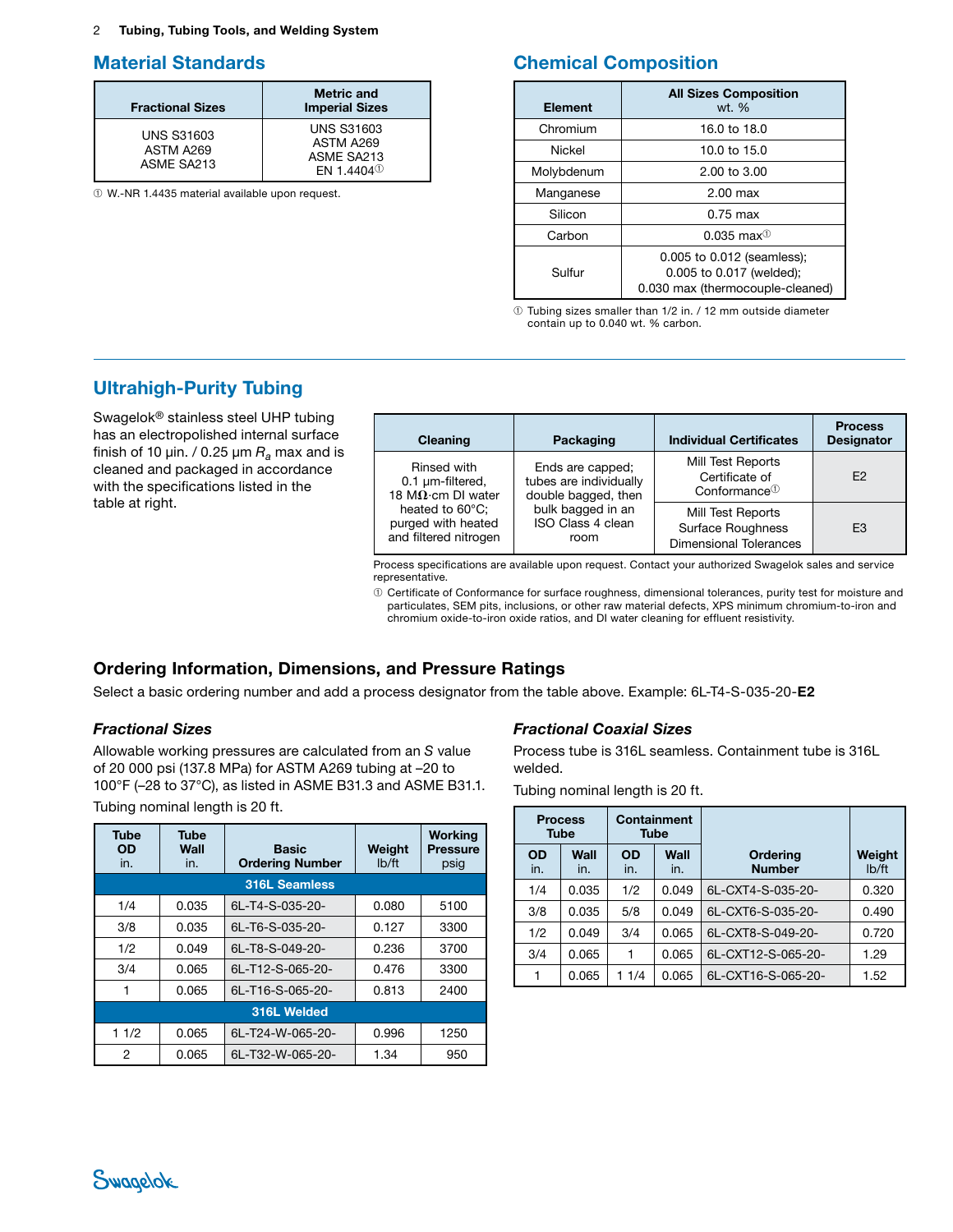# Ultrahigh-Purity Tubing

## Ordering Information, Dimensions, and Pressure Ratings

## *Metric Sizes*

Allowable working pressures are based on equations from ASME B31.3 and ASME B31.1 for EN ISO 1127 tubing (D4, T4 tolerance for 6 to 12 mm; D4, T3 tolerance 14 to 50 mm), using a stress value of 137.8 MPa (20 000 psi) and tensile strength of 516.4 MPa (74 900 psi).

Tubing nominal length is 6 m.

| Tube<br><b>OD</b><br>mm | Tube<br>Wall<br>mm | <b>Ordering</b><br><b>Number</b> | Weight<br>kg/m | <b>Working</b><br><b>Pressure</b><br>bar |
|-------------------------|--------------------|----------------------------------|----------------|------------------------------------------|
|                         |                    | <b>316L Seamless</b>             |                |                                          |
| 6                       | 1.0                | 6L-T6M-S-1.0M-6M-                | 0.125          | 420                                      |
| 8                       | 1.0                | 6L-T8M-S-1.0M-6M-                | 0.175          | 310                                      |
| 10                      | 1.0                | 6L-T10M-S-1.0M-6M-               | 0.225          | 240                                      |
| 12                      | 1.0                | 6L-T12M-S-1.0M-6M-               | 0.275          | 200                                      |
| 18                      | 1.5                | 6L-T18M-S-1.5M-6M-               | 0.619          | 200                                      |

#### *Imperial Sizes*

Allowable working pressures are calculated from an *S* value of 20 000 psi (137.8 MPa) for ASTM A269 tubing at –20 to 100°F (–28 to 37°C), as listed in ASME B31.3 and ASME B31.1. Tubing nominal length is 6 m.

| Tube<br><b>OD</b><br>in. | Tube<br>Wall<br>in. | <b>Basic</b><br><b>Ordering Number</b> | Weight<br>kg/m | <b>Working</b><br><b>Pressure</b><br>psig |  |
|--------------------------|---------------------|----------------------------------------|----------------|-------------------------------------------|--|
|                          |                     | <b>316L Seamless</b>                   |                |                                           |  |
| 1/4                      | 0.035               | 6L-T4-S-035-6M-                        | 0.12           | 5100                                      |  |
| 3/8                      | 0.035               | 6L-T6-S-035-6M-                        | 0.19           | 3300                                      |  |
| 1/2                      | 0.049               | 6L-T8-S-049-6M-                        | 0.35           | 3700                                      |  |
| 3/4                      | 0.065               | 6L-T12-S-065-6M-                       | 0.71           | 3300                                      |  |
| 1                        | 0.065               | 6L-T16-S-065-6M-                       | 1.2            | 2400                                      |  |
| 316L Welded              |                     |                                        |                |                                           |  |
| 11/2                     | 0.065               | 6L-T24-W-065-6M-                       | 1.5            | 1250                                      |  |
| 2                        | 0.065               | 6L-T32-W-065-6M-                       | 2.0            | 950                                       |  |

#### *Imperial Coaxial Sizes*

Process tube is 316L seamless. Containment tube is 316L welded.

Tubing nominal length is 6 m.

|                  | <b>Process</b><br><b>Tube</b> | <b>Containment</b><br><b>Tube</b> |             |                                  |                |
|------------------|-------------------------------|-----------------------------------|-------------|----------------------------------|----------------|
| <b>OD</b><br>in. | Wall<br>in.                   | <b>OD</b><br>in.                  | Wall<br>in. | <b>Ordering</b><br><b>Number</b> | Weight<br>kg/m |
| 1/4              | 0.035                         | 1/2                               | 0.049       | 6L-CXT4-S-035-6M-                | 0.48           |
| 3/8              | 0.035                         | 5/8                               | 0.049       | 6L-CXT6-S-035-6M-                | 0.73           |
| 1/2              | 0.049                         | 3/4                               | 0.065       | 6L-CXT8-S-049-6M-                | 1.1            |
| 3/4              | 0.065                         | 1                                 | 0.065       | 6L-CXT12-S-065-6M-               | 1.9            |
|                  | 0.065                         | 11/4                              | 0.065       | 6L-CXT16-S-065-6M-               | 2.3            |

# Pressure Ratings at Elevated Temperatures

To determine elevatedtemperature pressure ratings in accordance with B31.3 and B31.1, multiply the pressure ratings provided in the tables above by the factors in the table at right.

| <b>Temperature</b> |     |        |
|--------------------|-----|--------|
| °C<br>°F           |     | Factor |
| 200                | 93  | 1.00   |
| 400                | 204 | 0.96   |
| 600                | 315 | 0.85   |
| 800                | 426 | 0.79   |
| 1000               | 537 | 0.76   |

#### Example:

Type 316L stainless steel 1/2 in. OD  $\times$  0.049 in. wall at 1000°F

- 1. The allowable working pressure at –20 to 100°F (–28 to 37°C) is 3700 psig (Fractional Sizes, page [2\)](#page-1-0).
- 2. The elevated temperature factor for 1000°F (537°C) is 0.76:

3700 psig  $\times$  0.76 = 2812 psig

The allowable working pressure for 316L SS 1/2 in. OD  $\times$ 0.049 in. wall tubing at 1000°F (537°C) is 2812 psig.

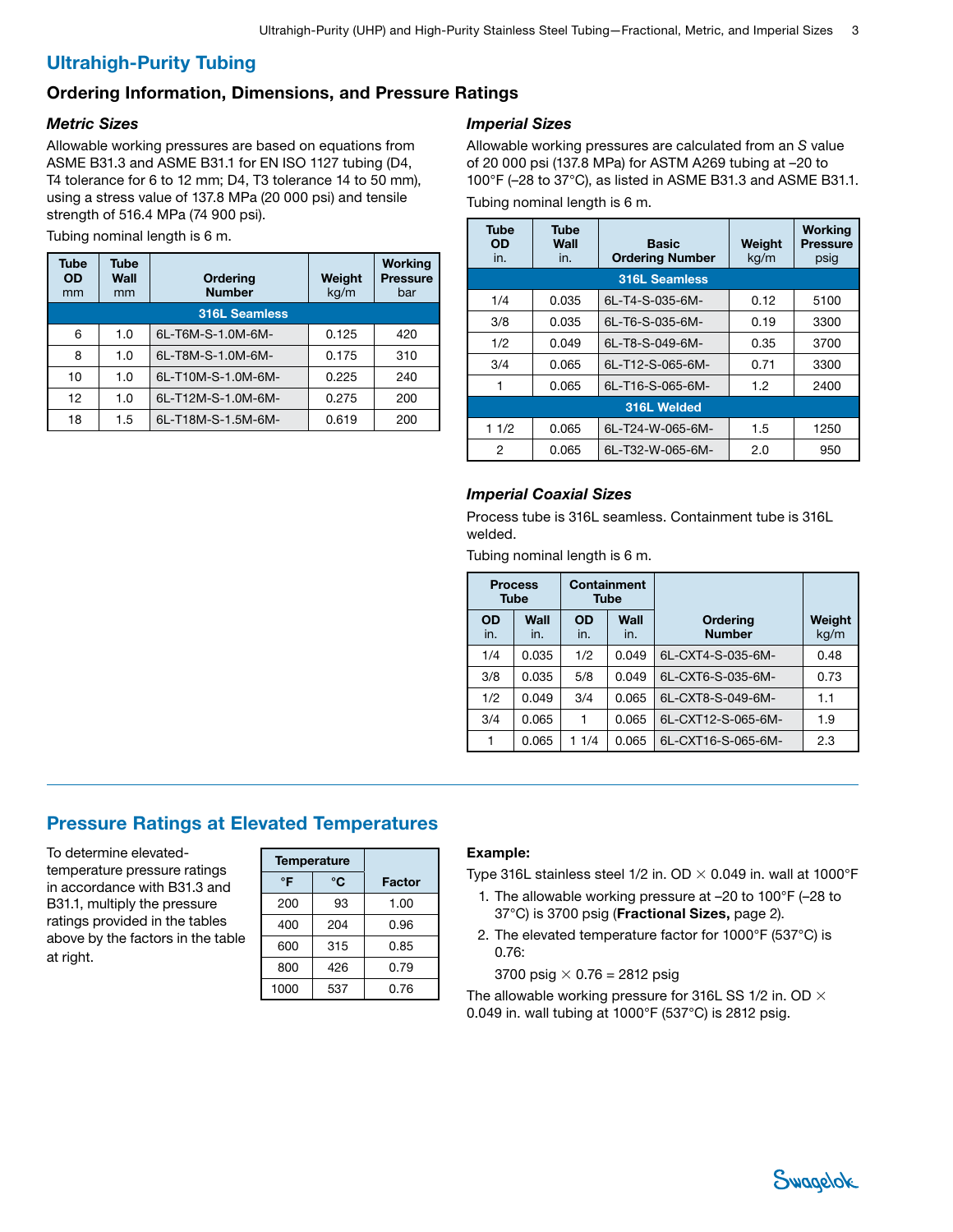# Chemically Cleaned and Passivated and Thermocouple-Cleaned Tubing

Chemically cleaned and passivated tubing complies with ASTM G93, Level A requirement for nonvolatile residue levels and also meets requirements of CGA G4.1.

Thermocouple-cleaned tubing meets the cleanliness requirements of ASTM A632-S3.

| <b>Tubing</b>                         | <b>Inside Diameter</b><br><b>Surface Finish</b> | Packaging                                                                                    | <b>External</b><br><b>Finish</b> | <b>Process</b><br><b>Designator</b> |
|---------------------------------------|-------------------------------------------------|----------------------------------------------------------------------------------------------|----------------------------------|-------------------------------------|
| Seamless,<br>chemically               | 20 $\mu$ in. / 0.51 $\mu$ m<br>$R_a$ max        | Ends are protected with<br>polyamide nylon film and<br>polyethylene caps; tubes are          |                                  | G <sub>20</sub>                     |
| cleaned and<br>passivated             | 32 uin. / 0.76 um<br>$Ro$ max                   | individually packed in heat-<br>sealed polyethylene bags                                     | Satin                            | G30                                 |
| Seamless,<br>thermocouple-<br>cleaned | Standard finish<br>(see ASTM A269)              | Ends are polyethylene capped;<br>tubes are bulk packaged in<br>heat-sealed polyethylene bags |                                  | G                                   |

## Ordering Information, Dimensions, and Pressure Ratings

Select a basic ordering number and add a process designator from the table above. Example: 6L-T6M-S-1.0M-6M-G20

#### *Fractional Sizes*

Tubing nominal length is 20 ft.

| <b>Tube</b><br><b>OD</b><br>in. | <b>Tube</b><br>Wall<br>in. | <b>Basic</b><br><b>Ordering Number</b> | Weight<br>Ib/ft | <b>Working</b><br><b>Pressure</b><br>psig |
|---------------------------------|----------------------------|----------------------------------------|-----------------|-------------------------------------------|
| 1/8                             | 0.020                      | 6L-T2-S-020-20-                        | 0.022           | 6000                                      |
|                                 | 0.028                      | 6L-T2-S-028-20-G $^{\circ}$            | 0.029           | 8500                                      |
| 1/4                             | 0.035                      | 6L-T4-S-035-20-                        | 0.080           | 5100                                      |
| 3/8                             | 0.035                      | 6L-T6-S-035-20-                        | 0.127           | 3300                                      |
| 1/2                             | 0.049                      | 6L-T8-S-049-20-                        | 0.236           | 3700                                      |
|                                 | 0.065                      | 6L-T8-S-065-20-                        | 0.302           | 5100                                      |
| 3/4                             | 0.065                      | 6L-T12-S-065-20-                       | 0.476           | 3300                                      |
|                                 | 0.065                      | 6L-T16-S-065-20-G20 <sup>2</sup>       | 0.649           | 2400                                      |

*Imperial Sizes*

Tubing nominal length is 6 m.

| <b>Tube</b><br><b>OD</b><br>in. | <b>Tube</b><br>Wall<br>in. | <b>Basic</b><br><b>Ordering Number</b> | Weight<br>I <sub>b</sub> /ft | <b>Working</b><br><b>Pressure</b><br>psig |
|---------------------------------|----------------------------|----------------------------------------|------------------------------|-------------------------------------------|
| 1/8                             | 0.020                      | 6L-T2-S-020-6M-                        | 0.03                         | 6000                                      |
|                                 | 0.028                      | 6L-T2-S-028-6M-G $^{\circ}$            | 0.04                         | 8500                                      |
| 1/4                             | 0.035                      | 6L-T4-S-035-6M-                        | 0.12                         | 5100                                      |
| 3/8                             | 0.035                      | 6L-T6-S-035-6M-                        | 0.19                         | 3300                                      |
| 1/2                             | 0.049                      | 6L-T8-S-049-6M-                        | 0.35                         | 3700                                      |
|                                 | 0.065                      | 6L-T8-S-065-6M-                        | 0.45                         | 5100                                      |
| 3/4                             | 0.065                      | 6L-T12-S-065-6M-                       | 0.71                         | 3300                                      |
|                                 | 0.065                      | 6L-T16-S-065-6M-G20 <sup>2</sup>       | 0.97                         | 2400                                      |

➀ Available thermocouple-cleaned only. Use ordering number shown.

➁ Available with G20 process only. Use ordering number shown.

#### *Metric Sizes*

Tubing nominal length is 6 m.

| <b>Tube</b><br><b>OD</b><br>mm | <b>Tube</b><br>Wall<br>mm | <b>Ordering</b><br><b>Number</b> | Weight<br>kg/m | <b>Working</b><br><b>Pressure</b><br>bar |
|--------------------------------|---------------------------|----------------------------------|----------------|------------------------------------------|
| 6                              | 1.0                       | 6L-T6M-S-1.0M-6M-                | 0.125          | 420                                      |
| 8                              | 1.0                       | 6L-T8M-S-1.0M-6M-                | 0.175          | 310                                      |
| 10                             | 1.0                       | 6L-T10M-S-1.0M-6M-               | 0.225          | 240                                      |
| 12                             | 1.0                       | 6L-T12M-S-1.0M-6M-               | 0.275          | 200                                      |
| 18                             | 1.5                       | 6L-T18M-S-1.5M-6M-               | 0.619          | 200                                      |

➀ Available thermocouple-cleaned only. Use ordering number shown.

➁ Available with G20 process only. Use ordering number shown.

# Standard Instrumentation Tubing

See the Swagelok *Stainless Steel Seamless Tubing— Fractional, Metric, and Imperial Sizes* catalog, [MS-01-181](http://www.swagelok.com/downloads/webcatalogs/EN/MS-01-181.PDF), for ordering numbers and complete information on 316 / 316L and 304 / 304L standard instrumentation tubing.